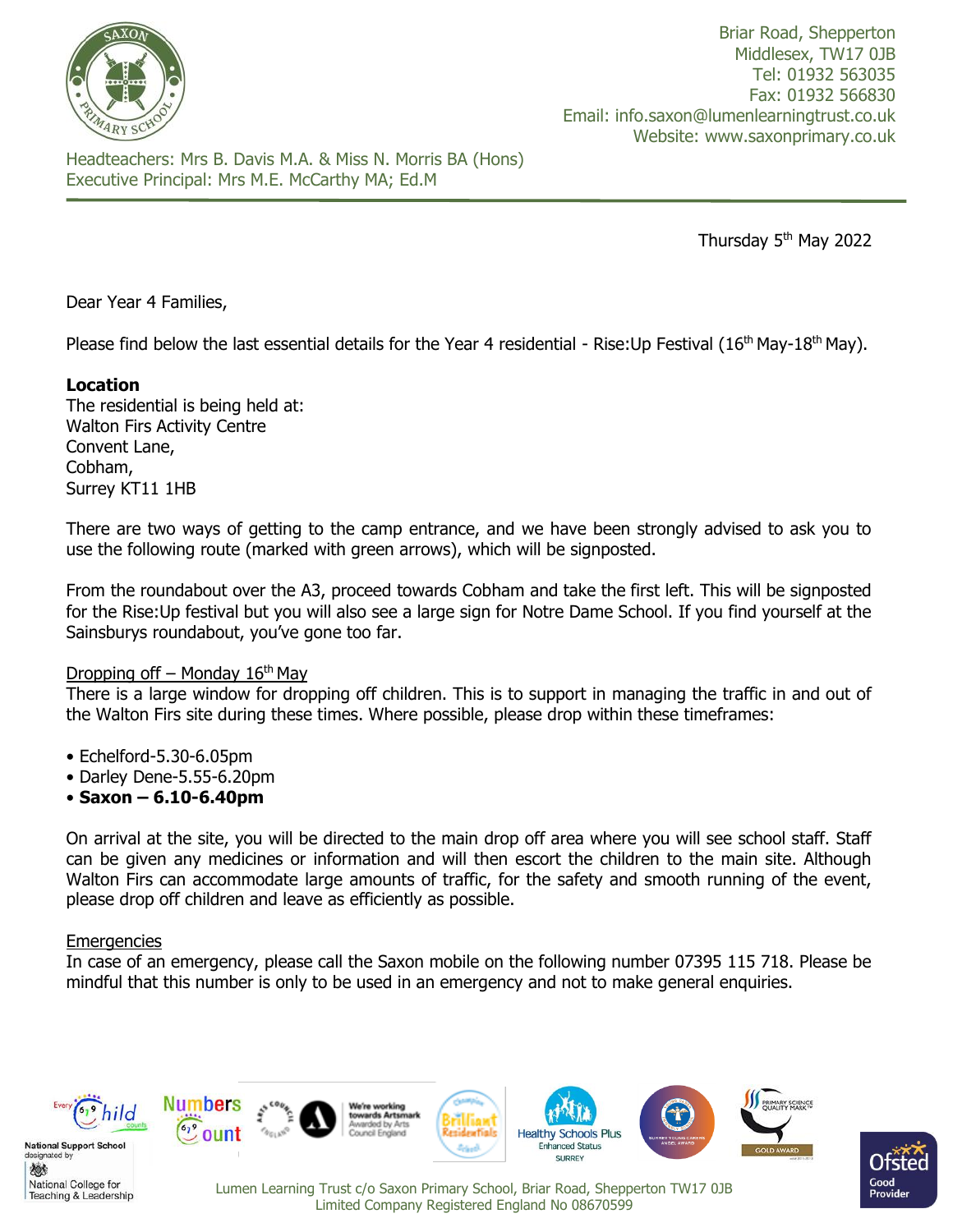# Medical

We should have any medicines needed before the residential where possible. If there are any medicines needed for the duration which are not on the medical forms, please hand them in to the staff upon arrival, clearly stating what the medicine is for and the dosage (in writing). All containers must be named.

# Collection – Wednesday  $18<sup>th</sup>$  May

Children can be collected between the following times. Where possible, please collect within these timeframes:

- $\bullet$  Echelford  $-$  2.15-2.50pm
- Darley Dene  $2.40 3.05$ pm
- **Saxon – 2.55-3.25pm**

Please park sensitively to others. The children will be with Saxon staff near the carpark ready for collection. If it has been a wet residential, we would advise bringing a plastic bag for any damp items.

# Kit list

# **What to bring:**

- 2 sets of comfortable and practical clothing including:
- o T-shirts and long-sleeved tops
- o Fleeces/sweatshirts/hoodies
- o Shorts/long trousers/leggings (jeans not advised)
- o Please ensure your child has clothes to suit a range of weather conditions
- 4 sets of underwear and additional spares if required
- 4 pairs of socks and additional spares if required
- Waterproof jacket (eg. cagoule or anorak)
- 1 pair of sensible activity shoes (eg. trainers) plus a spare pair
- Wellington boots/waterproof shoes
- 1 set of warm nightclothes and spares if required
- 1 towel, shampoo, shower gel/soap, toothbrush & toothpaste
- 1 pair of flip flops
- Bin bag for dirty clothes
- Carrier bags for dirty shoes
- Sleeping bag, roll mat (optional) and pillow
- Torch
- Pen/pencil, reading book and 1 small cuddly toy (optional)

• Water bottle (labelled) – the children will be able to refill this as and when necessary • Sun cream and a sun hat

- Fancy dress or disco outfit for the 'silent disco' please ensure it is age-appropriate
- Children may bring a disposable camera if they wish, but are expected to take care of it themselves.

# **What not to bring:**

- Mobile phones or electronic games/devices
- Jewellery
- Precious or expensive items
- Additional food or sweets
- Spending money

Please be mindful when packing that the items are likely to get muddy; we would therefore advise that 'best clothes' are left at home. Additionally, your child MUST be able to carry their own bag and belongings.